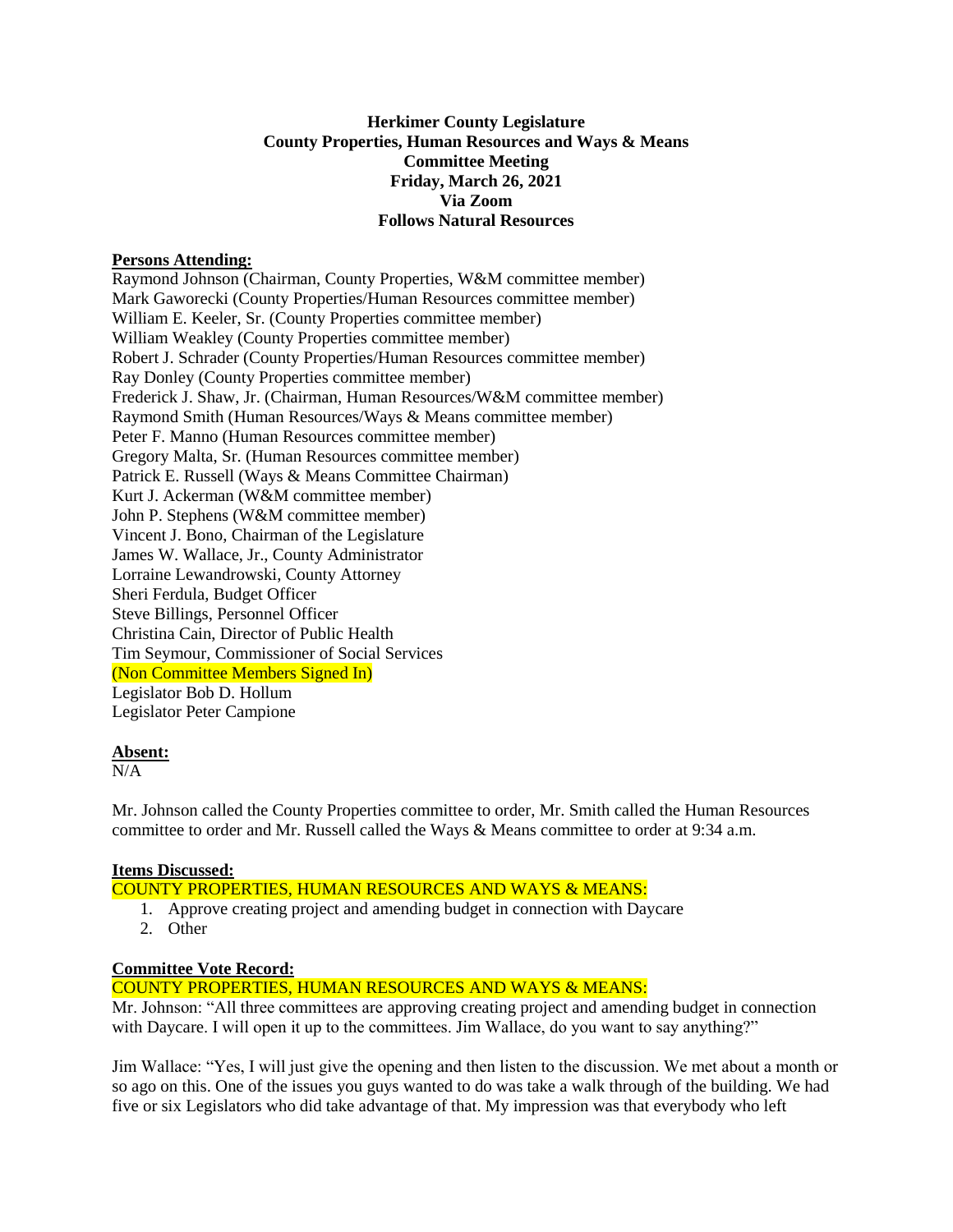thought it was a very good building and a very good site to work through. Christina and Tim and the Neighborhood Center, Sandy and Patrice have been working on this for two or three years. We have looked at countless numbers of properties to try to make it work. We have talked with other agencies other than the Neighborhood Center to try and make it work. We think we have come up with a budget that's the responsibility of the Neighborhood Center, that is solid. We think conservatively, if we had 85%, people in the building, which we think is very doable. You are looking at a surplus of about \$25,000 per year with the current budget. We think it is well needed. I have had discussions with both the Superintendent of Herkimer and the Mayor of Herkimer. They both acknowledge the need for the project and that is as far as we went with it. I did not ask for any type of commitment or any kind of support for the project. Again, I think Christina is on the phone, Tim is on the phone, we are happy to answer any questions you guys have. I know we have talked about this over the last couple of months an awful lot and a lot of emails have been going back and forth."

Mr. Ackerman: "Can you give a breakdown of the numbers really quick so everybody knows the cost we are looking at?"

Jim Wallace: "We are looking at \$195,000 for the building and again, it's something I think Ray has brought up too and Jimmy has brought up as well and maybe we need to have an architect, hire an architect, spend a few dollars to get a better number. In this budget we would have about \$105,000 for renovations. I know a few of the guys don't think that is enough so I think that is one of the discussions we need to have today."

### Mr. Ackerman: "Thank you."

Mr. Schrader: "First of all I want to thank everybody for your commitment to this program but we preach about economic development. Since I have been on this Legislature for ten years everybody has made it a big joke about how high the taxes are in the Village of Herkimer. We can't get anybody to come in because of the taxes. We as a governing body of this County should not be taking any more property off of the tax roll to do a service. This company already owns a property up in my district, the old Country Manor that we fought for eight years I was on the board right off the bat. We closed it down because we didn't want to maintain it. It wasn't a profit maker so now we are going to jump into another building which is a very good structure. If we had to build it, it would cost us a fortune for that building. With that said, it's nothing about the building, it's kind of small for my…if we are going to get into this, why aren't we finding a location, building a building ourselves because at this point I think it would be a lot more money just walking through, when I was walking near the girl who is going to be heading this whole thing I asked her who gave her a price for the construction and she said the County construction crew. I think Mr. Ackerman was standing right there with me when she said this. We don't have a construction crew. I've done enough construction myself with eight or ten houses that I bought and redid, there is no way you are going to get done what I was told we are going to do to that building for that price. With that said, the construction prices are out of this world right now, second of all we can't even get people to work, the contractors are so inundated right now with other work that it would probably be a process to even get people to come in and work for us. Also, I don't see as a County Representative how you can continue to take more taxes off one certain area of the County and make those people pay for service buildings for the County, the constituents. Yes, we all represent the whole County, that's true but why should one district be burdened with the supplying of buildings for services to all of the community. We are the County seat. I want to look at economic development for the Town of Herkimer myself. With the taxes continuing to rise as high as they are taking another property off. And I know some of you guys may say just like they said with the jail, oh it's only \$15,000. Listen, every time you take that off, my School taxes go up, my Town taxes go up and my County taxes go up so I just feel that if everybody thinks this is a great idea, which I'm not saying we don't need the service, I'm not disagreeing with that. I'm saying that the Community Foundation already has one building in this County that is not for profit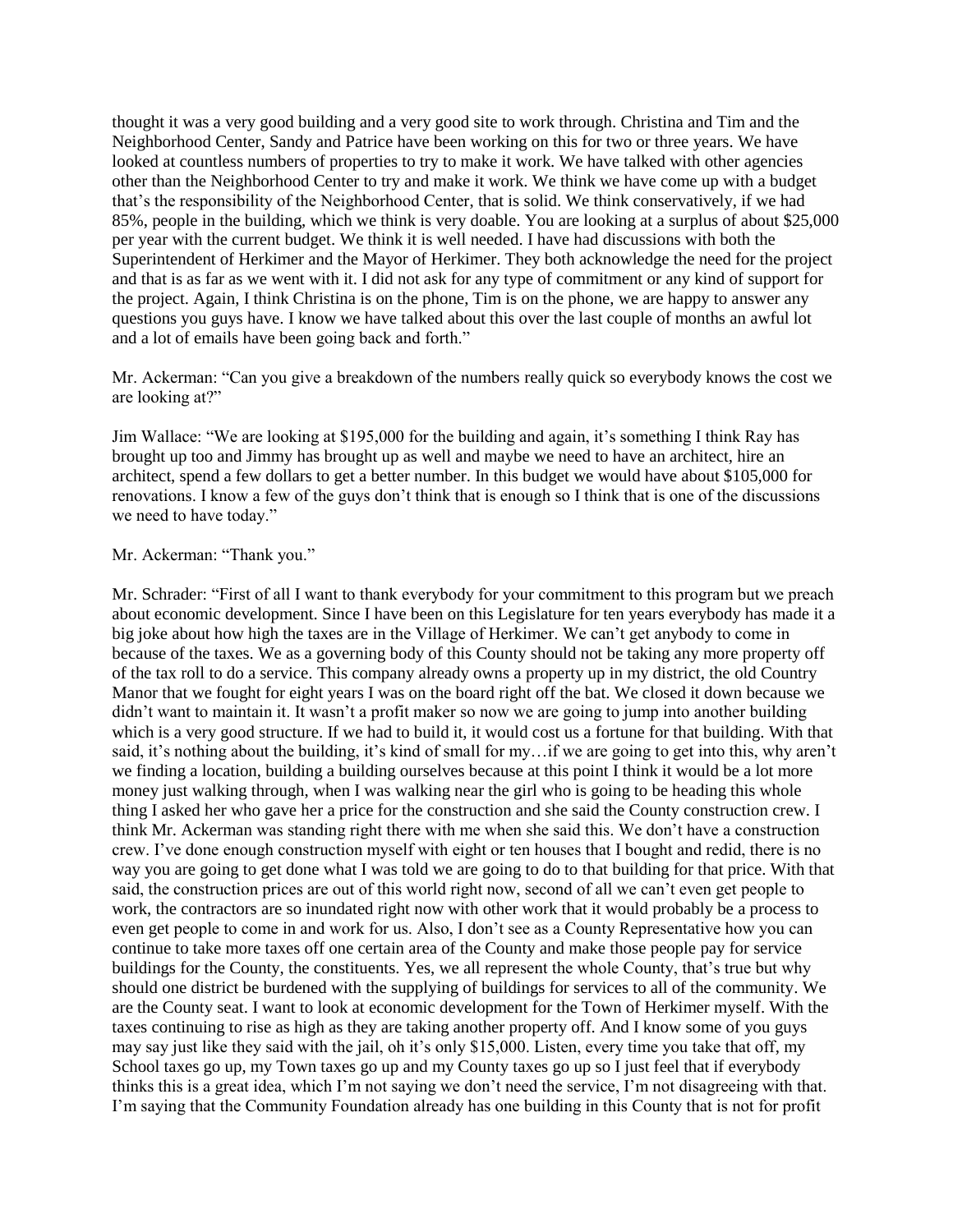and have done nothing with it. Nothing except went up there and stripped it and demoed it without even the proper protocols in place that they were supposed to get so my recommendation is to be able to dig in their budget and supply all of the taxes. Not just the Village, not just the school, they should be able to pay for all of the taxes to keep this building going and if they decide to bail out in five years then maybe we put the building up for sale. Hopefully each and every one of you guys understand where I am coming from here and hopefully we can work through this."

Mr. Johnson: "What is the taxes that Mr. Schrader is talking about? Do we have a total on that?"

Jim Wallace: "Yes. \$5,075 for the School, \$4,200 for the Village and \$1,600 for the Town and County. Ray, is it okay for Christina to address the old Country Manor?"

Mr. Johnson: "Yes. Go ahead."

Christina Cain: "I took the opportunity because I kind of heard from some of the last meetings that this might be a little bit of a concern and I wanted to make sure that I had the information to appropriately address it. At least take something off of the table or at least give it some closure. I spoke directly with Sandy, the Executive Director of the Neighborhood Center about the property, the old Country Manor and she basically gave me the most detailed timeline and journey through exactly what they have been dealing with in order to get that project up and running and I could drive through the entire thing but I don't think you guys are necessarily that interested in the details. What I will summarize by saying is that it has never stopped moving and has never stopped being worked on and in the interim because there has been such a long hiatus, which I will say was not due to any lack of effort or commitment on the side of the Neighborhood Center, at the end of the day the Neighborhood Center really is very dedicated to being a good community partner to us and that is why Sandy made it a point to tell me too at the end of the conversation, kind of unsolicited, that while this property is kind of hanging, she purposely has not filed her not for profit status to take it off of the tax roll. She said I am not going to take this property off the tax rolls until it can bring something back into the community with jobs or people buying lunches, things like that so she is really trying to do the best she can with it and maintain it to the best ability but still be a contributing factor to the community even though she has been really kind of stymied by the state structure."

Mr. Schrader: "I want to ask you this Christina, I don't feel like they had all of their ducks in a row because if you don't have money to be invested yourself that would be like me asking you to invest in a company or something if I didn't have any money myself. I feel that they didn't have everything in order they made that step, that big leap in buying that building. That is just my personal opinion. I would never ask somebody or take an adventure unless I knew, and I know where you are going with this Christina, you are saying the State is the one that held it up or they didn't get the grant or the person they worked with retired or she is not working there anymore. Listen, as far as I am concerned you shouldn't count on State money. State money is never a guarantee and that is what I am trying to get across with the whole thing because what is this, a five year guarantee from the State that they are going to supplement us a little bit of money. I don't ever count on any State money and anybody that has been in politics, well, I have never been in politics until now but I wouldn't count on State money for anything and any endeavor I decide and that's what they did. They banked on a lot of State money."

Mr. Ackerman: "A couple of things. I'm not saying there is not a need in the County for this. I did reach out to the Six to Six program, the lady that runs three or four different districts of the Six to Six program. She is running at half capacity right now. They are dealing with ages three and up. They tried to run a daycare through the YMCA in Mohawk for the summer and they only had two or three people sign up for it. She has extra staff to be able to staff. Would always expand her program if needed. She services I believe Frankfort, Mohawk and Little Falls. I had no idea about this program so that is one thing I would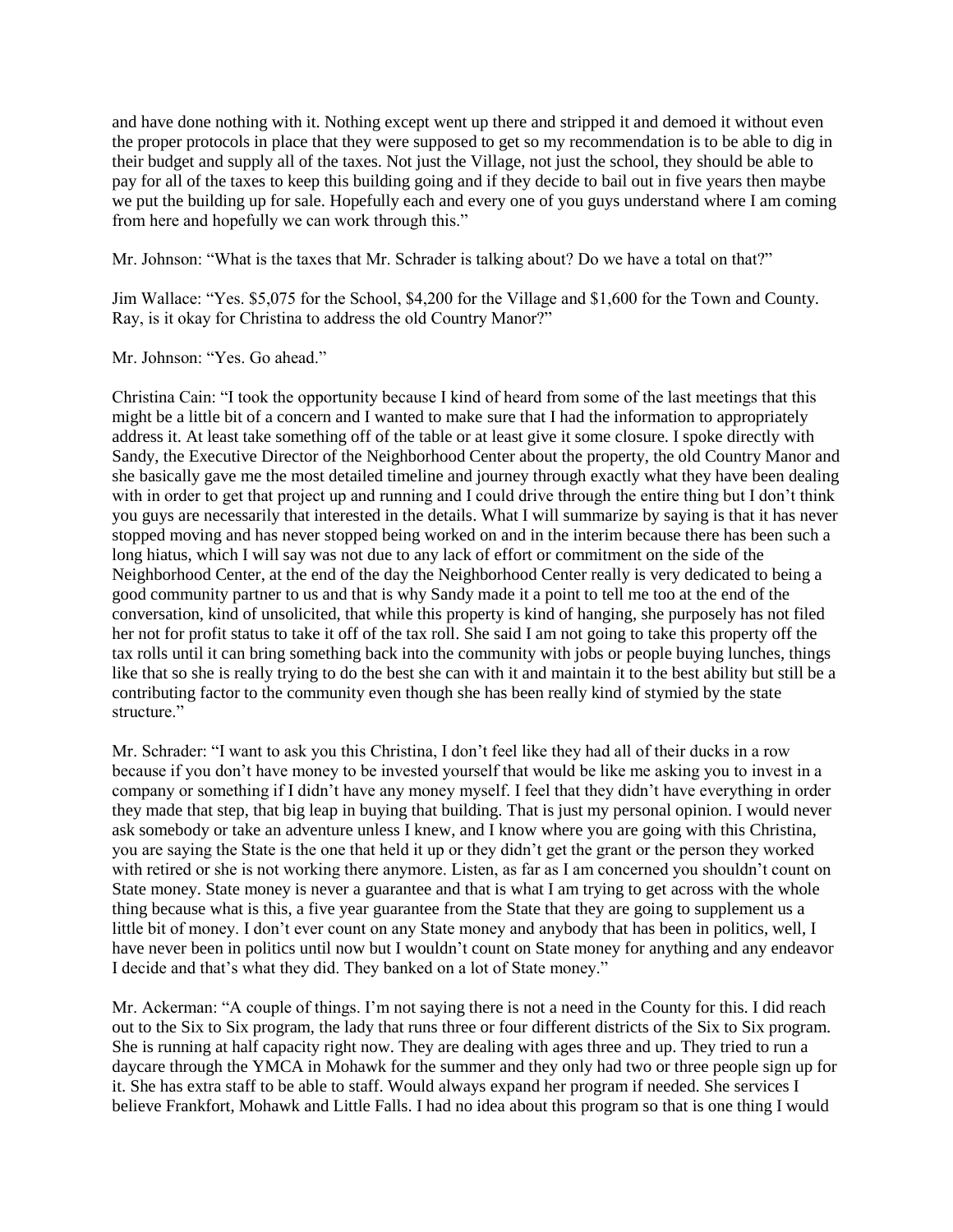like to point out. I personally think we should bring every not for profit in and see if they are willing to expand so we can service every community. My concern here isn't that there is a need but there are two things. One, that building is going to cost us a lot more money to rehab. We are going to have to put a sprinkler system in, that's two. There is no way that cellar is going to pass because both egresses are at the same location so it's considered one. You are going to have to put another egress on that basement to be able to use it. I worked in that field for a long time. Family Services are very strict. We were in business since 1876, there is no grandfathering in, it doesn't matter if you are staffing full time, you are going to have to put all of this stuff into the building. That is my other concern. We are going to be into this building for \$500,000 \$600,000 anyways. We are going to have to pay if they don't hit their numbers because if COVID continues to go down the path it's going down we are not out of this, you are going to have a reduction of kids in that program. You are going to be pulling kids out of other programs and possibly put smaller programs throughout the County out of business. I know there is a waiting list and I called other agencies, some have a waiting list and some don't. It doesn't mean those kids on the waiting list aren't in another daycare now. Most people are working and found daycare. They might not be in the one that they would choose or the one they would like to be in but they are in one. I have yet to have a person tell me on the Legislature they know a person that is not going to work because they don't have daycare. I'm not against expanding but if you brought all of the not for profits in and asked them if they could expand their program by five or eight kids then we divide that grant up and we could service every community in the County. Not just the one in Herkimer or not one in Little Falls or Dolgeville or Old Forge. We could maybe service all with some of this money and we wouldn't have to own a building. We got out of that County Manor because the private sector does it better. That's what we were told. Now we are going right back in to it to do daycare which is the same thing at the other end of the spectrum basically and we are going to do the same thing and it's going to take a building out, I think Bob is right. We should not be taking another building off of the tax roll. We should do our due diligence, look at every other avenue before we buy that building. I think we are going to be spending a lot more money than everyone thinks on this project. And again, back to the Six to Six Program, they are running at half capacity and they couldn't get any to sign up for the daycare in the summer. And they have staffing and are willing to expand if need be."

Mr. Manno: "What fund are we going to get this money out of to pay for the renovations and to buy it?"

Jim Wallace: "Pete, we have a grant from New York State that is committed and I talked with them again yesterday and the money is there and the other money would be from the Community Foundation."

Mr. Manno: "So it wouldn't be any County money?"

Jim Wallace: "Correct. The issue that some of these guys have they think there is a lot more renovations that need to be done. I think if we did hire an architect and take a look, and again it's up to you guys whatever the majority says. And the other issue, I did have a very brief conversation with a few of our department heads, you guys that have been here for a while remember years ago we took money away from Cooperative Extension, we reached out to Ed Scudder at the time and we came up with a grant program that is still in place today, to supplement that money so I didn't know if that's something we could look at. They say the Village says 'don't hire any additional officers' but I have a juvenile officer we have a contract with for \$4,200, you are now made whole. We do the same thing with the school. And again, that is something we are just starting to kick around because we have heard the discussions on how…we all agree it's tough to take things off of the tax rolls but that would make the School and the Village whole using State money for programs going forward. And I think that I mentioned that was twenty years ago and we are still doing that."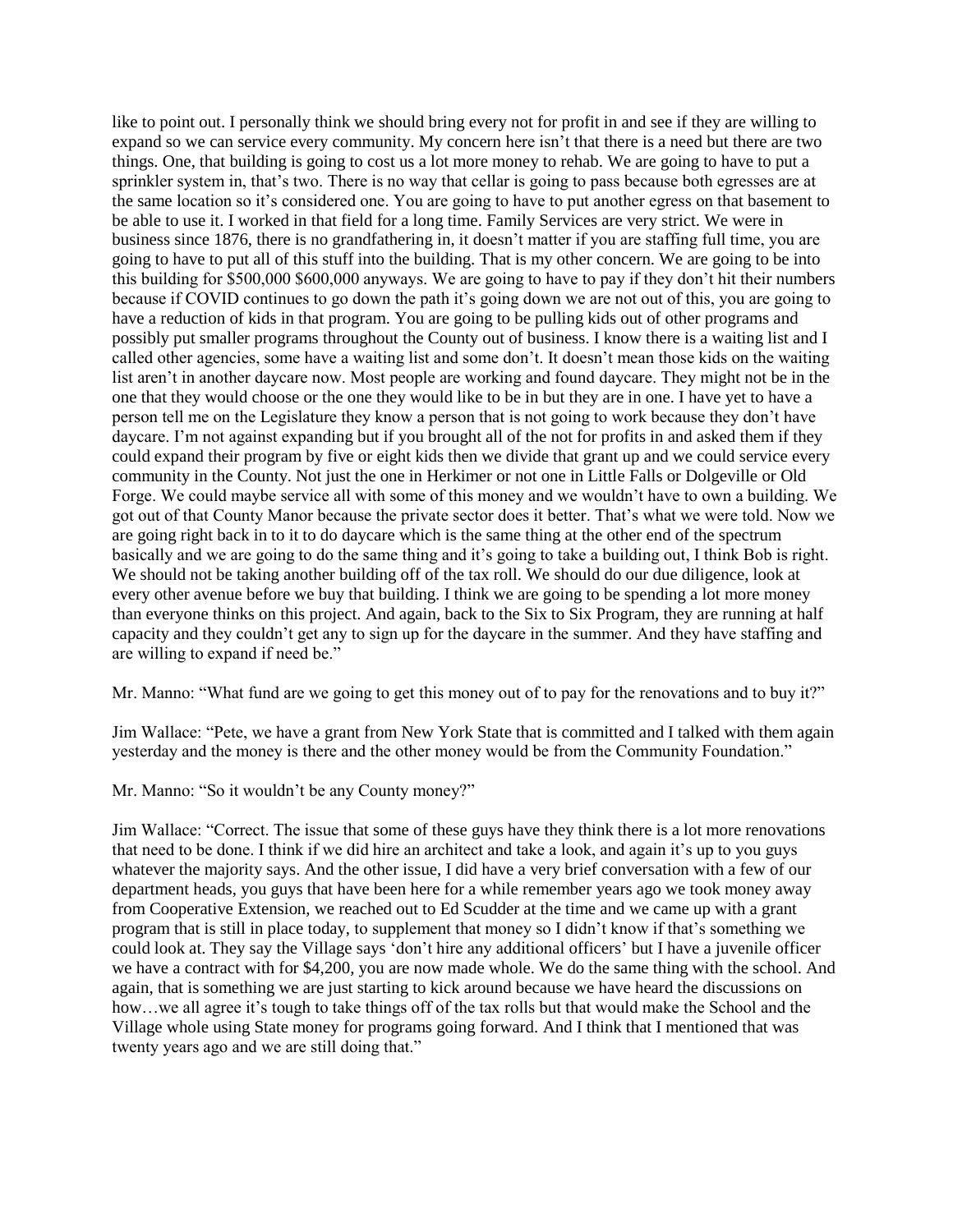Mr. Johnson: "Jim, I have a question. Doing some quick math I come up with about \$12,000 in taxes, can the Neighborhood Center pay a \$1,000 month user fee to whoever that gives the entities their \$12,000 back? Is that legal or no?"

Jim Wallace: "Christina and I have been working with Beth over the last several days and that's something that they are not obligated to do. That puts them in that same predicament Ray that we are talking about. That's why we were thinking, could we go the program route to make the School and the Village whole."

Mr. Ackerman: "Jim, at the 85% that you mentioned, that's counting the basement. If that basement is not allowed to be utilized, which I don't believe it's going to be, what does that do to our numbers now? Does that program become not being able to sustain itself?"

Jim Wallace: "Kurt, it would definitely cause an issue no question but the majority are infants, toddlers and preschool. The basement is for the older kids as you mentioned during the summer vacation and three to six for when kids get out of school. It would definitely be a cramp. There is no question about it."

Mr. Ackerman: "And if that is the case and again back to the Six to Six young lady that runs that program, if they were going to run that through the YMCA, the daycare in the summer for those type of things we are talking about and they couldn't get any takers what makes you think we are going to be able to fill those slots with those kids that they can't?"

Jim Wallace: "They feel comfortable Kurt that they can do that."

Mr. Ackerman: "But I'm going back to when we said we reached out to all of these bodies and we never reached out to the lady that runs the Six to Six program in four districts. She is telling me one number and I'm not saying she's telling me the truth, I'm just saying…"

Jim Wallace: "I'm not questioning her at all. I'm sure she is doing a great job."

Mr. Ackerman: "She couldn't get any takers to come into that program but three and if we are counting on that we wouldn't being doing our due diligence if we didn't look into that. Because if we are counting on that revenue, that's another dollar that the tax payers are going to cover because we all know we are not shutting that program down two years into it when they don't have their numbers to pay the rate."

Christina Cain: "I just wanted to ask Mr. Ackerman, you know, I think part of the process of identifying these providers and seeing if they were interested…we worked with Cornell Childcare Council to kind of give us some of the entities that were providing these services and I think as far as trying to get those after school kids or the vacations kids is part of working directly with the schools which is something that the Neighborhood Center has done in Oneida County already. They have very strong relationships with their schools so they have coordinated and really made themselves partner there so I think that is a big part of making sure…"

Mr. Ackerman: "I agree with you but this program is already in the school districts. How can you have a better relationship with the schools when you are working in the school every day?"

Christina Cain: "Well what I was going to ask is the Six to Six program, who is the person you spoke to if you don't mind me asking, is it their Director?"

Mr. Ackerman: "I will give it to you offline."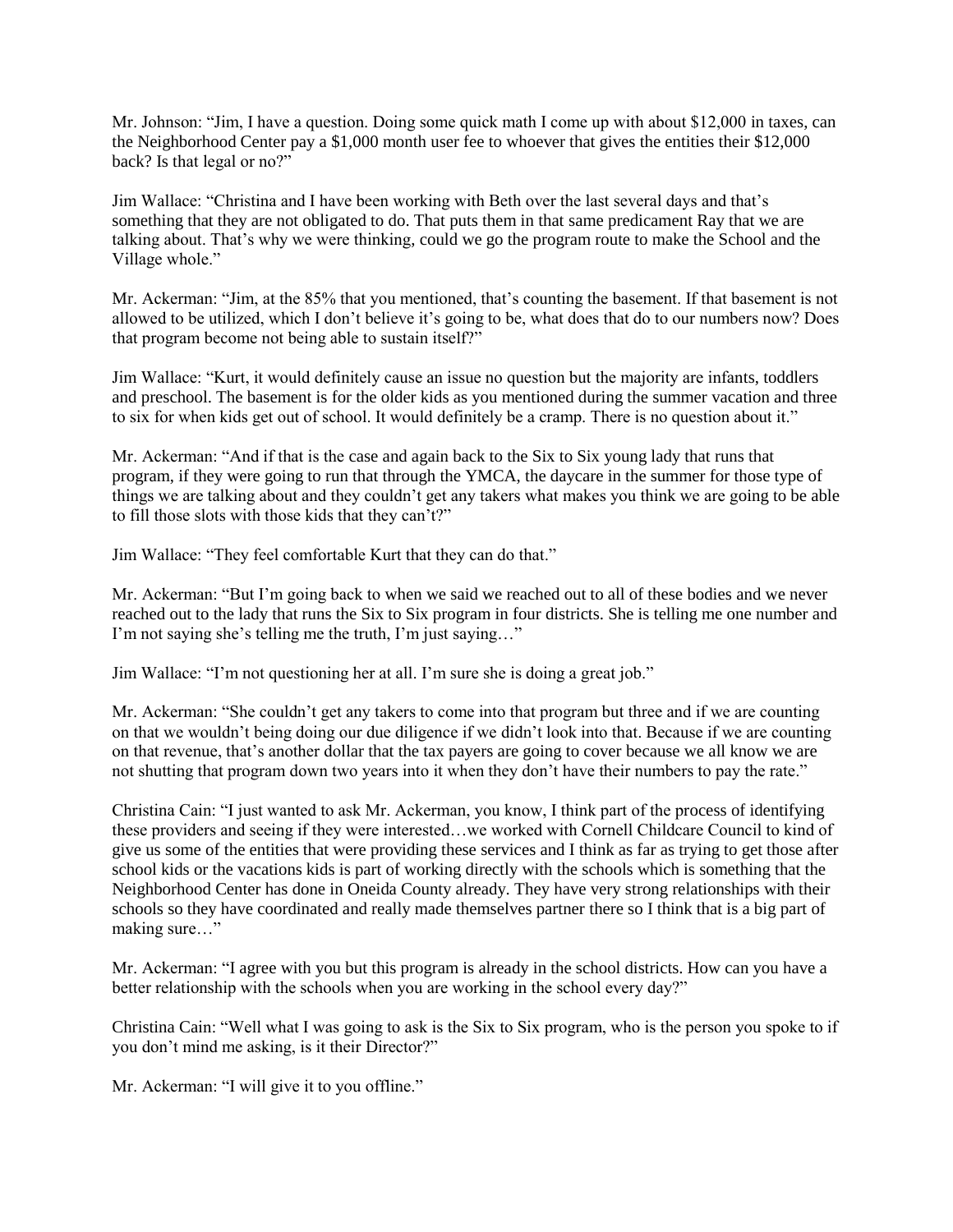Christina Cain: "That is fine."

Mr. Ackerman: "I would think that that you guys would know the name because she is the one that heads it up."

Christina Cain: "Some of the school programs go by different names depending on how you are describing them and what you are talking about and what kind of mixture of kids there are. Like our Pre-K programs so I would like to be clear and make sure I understand, because I don't want to give wrong information."

Mr. Ackerman: "It's not run through the school. It is run through the YMCA from Mohawk. They run the Six to Six program for three or four school districts and they also try to provide a daycare in the summer as well but they run ages three and up is what their program runs."

Christina Cain: "So my understanding of that program is number one is it income based?"

Mr. Ackerman: "I have no idea."

Christina Cain: "Okay because that is a huge issue."

Mr. Ackerman: "I don't believe it is. If there are open slots it may start as income based and then anyone can fill in after just like the pre-K program but being that they are running at half capacity, and she has also said that they would always expand it if there were more kids."

Christina Cain: "So one of the best money making even though none of child care is really money making, but where you are actually able to stabilize your budget and make money is on those older kids so I could have no issues arguing that she would be happy to expand that. What we are trying to do is supplement the younger kids which is where you are really pinching pennies and trying to make ends meet which is a real challenge in the fact that we came up with any kind of budget is huge. Second, I think my understanding from the program you are describing, some of the difficulty, and I would love to clarify this with her again, but some of the difficulty came from the fact that they had one location and were trying to serve all of the municipalities so getting kids there was a little bit of a logistical challenge."

Mr. Ackerman: "Aren't we doing that? I thought that is what we are doing. One location?"

Christina Cain: "Yes. Absolutely."

Mr. Ackerman: "We are going to have the same problems then is what I am saying. Mohawk and Herkimer are right over the bridge. She could only bring in two to three kids that signed up and they have a lot more activities to provide than we are going to have because of where they have it at the YMCA. You are going to have a lot more activities accessible to those kids and they couldn't get anyone to sign up. I'm worried that from a financial point that we are going to have the same problem. It's one location so I think it's the same issue and the fact that I still don't know if it's going to qualify to be able to put them in the basement which I still think you are going to have a problem."

Christina Cain: "And that may be true but OCFS seemed to think that it was going to be okay but as you know because you dove into these very, very deeply so I'm not going to contradict you by any means."

Mr. Ackerman: "Who toured that building from OCFS to tell that they didn't need a sprinkler system or you could go into the basement. I would like that name."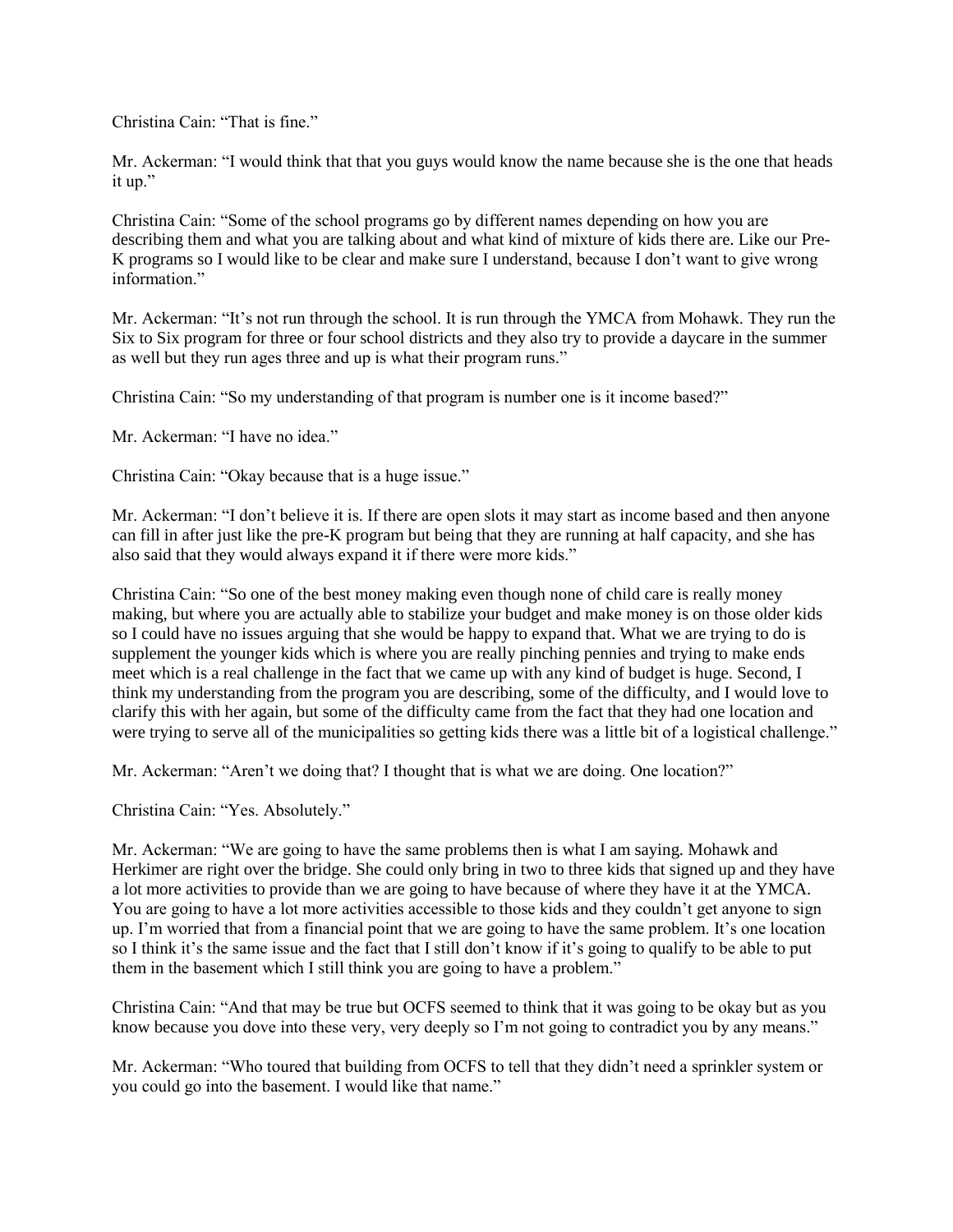Christina Cain: "Yes, and I will give you the licensor that came and looked at it."

Jim Wallace: "We shared that at one point. Absolutely."

Mr. Ackerman: "I just find it very hard to believe that with all the restrictions that we had, and it's the same governing body, that we were never allowed to use our basements even with two egresses we weren't. The same with the sprinkler systems. There was no grandfathered in. We had twenty-four hour nursing, twenty-four hour security, twenty-four hour staffing. It didn't matter, you had to put in a sprinkler system in that building so that on top is going to be an add on. I'm just telling you, that's coming. There is no way around it."

Christina Cain: "Was that a Daycare facility or was that different service. Would that make a difference maybe?"

Mr. Ackerman: "It was governed by OCFS so it doesn't matter."

Jim Wallace: "But it is a twenty-four hour operation Kurt?"

Christina Cain: "Right."

Mr. Ackerman: "Yes."

Jim Wallace: "There are different rules for twenty-four hours versus a regular day. But we agree with you, there is no guarantee."

Mr. Ackerman: "My point still being is if other places in the County tried to do this with that age group and they are not getting any takers, what makes us think we are going to be able to subsidize our income to put us over the top if people who have been doing it, they are in three or four schools, they have connections with those schools, they've worked there every day, they have connection with all of those kids and they are still not coming."

Mr. Bono: "Can I ask one quick question on that? Kurt, is this because, the depletion in numbers, is it because of COVID or is this a long term number that you got?"

Mr. Ackerman: "I asked that question pre COVID and during COVID and even before COVID she still didn't get a big taker there. She also said that she would expand her program anytime there was a need for kids and she would always be willing to expand if we reached out to her. She would talk to her Board of Directors as well if we wanted to go that avenue but she has never even heard of us entertaining this, what we are talking about. I did talk to a couple private ones as well and there are some, you are right, that have a waiting list but I know some of the people that are on that waiting list but are in a different daycare and would like to go to this one because it's an exceptional one. I will give them that. They are the best one in the County and there is a waiting list there because it is such a good facility. It's a brand new structure. They are paying taxes on it. They did put a lot of money into building it and it is a great place so I give them all the credit in the world for doing that. My thing is I don't want to hurt those type of people that invested thousands and thousands of their own dollars and some of these other smaller private places or some of the ones that are not for profit are just struggling to keep their numbers. Some of the people have admitted to it. They are going to take their kid out of daycare that they are in today and put it into this one. So they are going to make an impact on the other daycares within this County and that's what I am concerned about. Believe me, if we could expand the program and if every one of these programs we could give them \$50,000 each to expand it and pay for the staffing for a year or two until they get their numbers up and we could spread this across the County I would be extremely happy. I just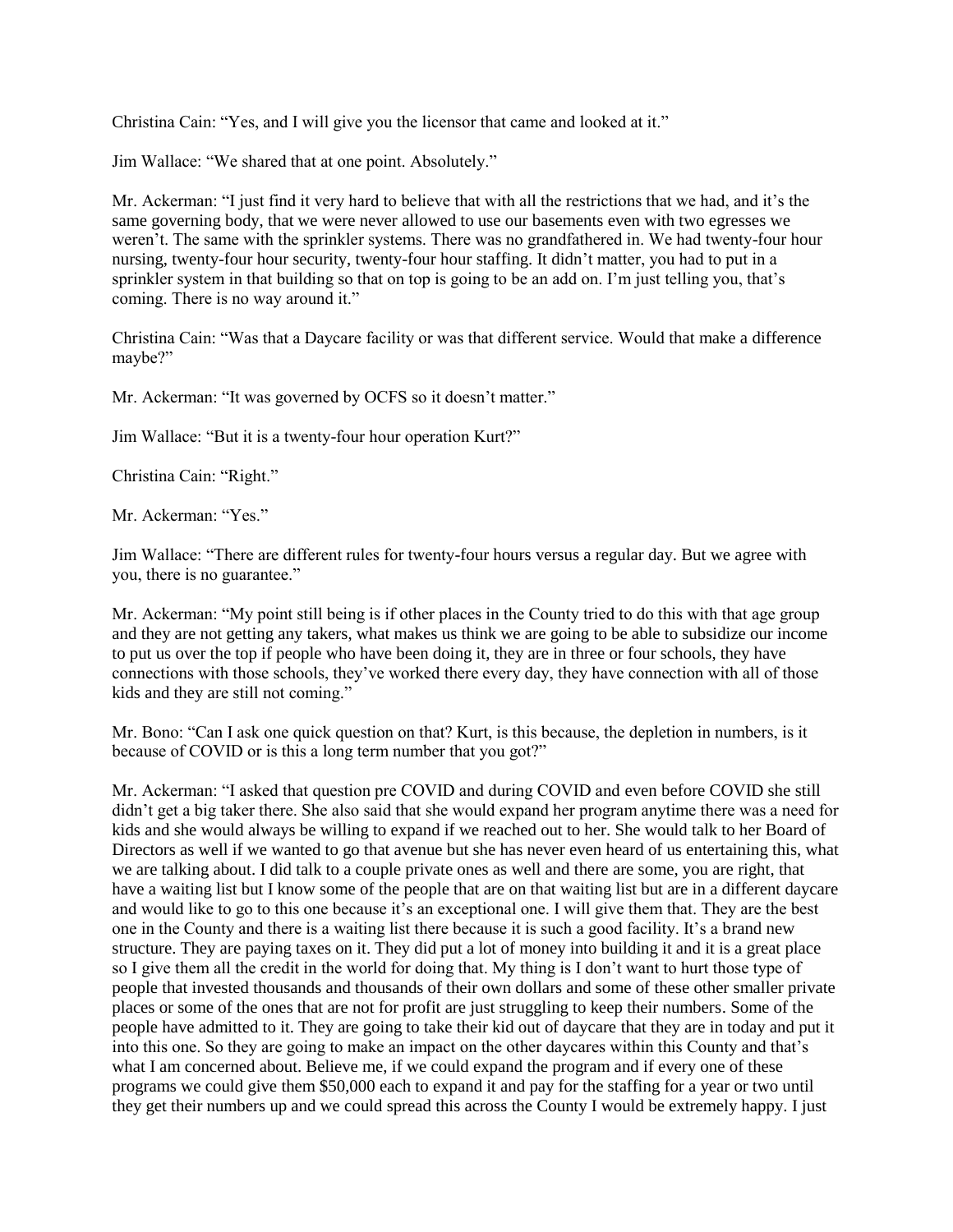don't want to have a negative impact across the County with anybody that's been trying so hard to do what they are doing whether it be profit or not for profit than we close down three or four smaller facilities, then we didn't do any good. All we did was limit the number of peoples travel time and now they have to travel to Herkimer because they have no other option."

Mr. Johnson: "Jim Wallace, I have a question for you and Christina. My concern is with the building. I don't know if it's been looked at is lead, radon and asbestos all big ticket items? We don't know, especially with kids, lead is a big item, radon we will have to look at. The second part of the question Christina, and I apologize, I don't know the age group you are putting in the basement but what if I have a handicapped child, how do I get them in the basement?"

Christina Cain: "Do we want to start with radon?"

Mr. Johnson: "Well, all three of the first issues are…lead, radon, and asbestos have to be cleared up in the building. All have big price tags to them. We don't know if there is asbestos, radon is probably a given, lead I know is a given. The building is older than 1978. Those two are a definite. Asbestos is the big question mark. If it goes over budget where does the money come from if we have to spend \$100,000 or \$200,000 on asbestos remediation?"

Christina Cain: "Jim, do you remember, I feel like we talked about asbestos at one point?"

Jim Wallace: "That would all have to be checked, absolutely but the point with Bruce is that should not be an issue but again, you have to check it. That's why I think when you and Jimmy said hire somebody to take a look is not the craziest thing in the world because there is a lot of good questions there."

Mr. Johnson: "I was just curious with the handicapped Christina, how would I get a handicapped child into the basement?"

Christina Cain: "There was a discussion about that actually and the idea was that there is that side entrance downstairs that they were talking about extending that and maybe making that a ramp and maybe possibly extending the overage too to have some sort of coverage because obviously if there is snow falling and stuff and you try and open that door you don't want it blocked. That would be disastrous so there were definitely conversations around that."

Mr. Johnson: "Thank you."

Mr. Bono: "I'm just going to make this suggestion. Before we get a full blown out set of plans from an architect wouldn't it just behoove us to get a consultant in there that knows the ADA Compliance, the sprinkler system, an architect, it's probably going to have to be and just give us a basic idea of what is needed instead of a full floor plan and sketches and drawings and renderings and things like that before we move forward. If it can't be done in that building then we are wasting our time here. It is just to cost prohibited, we move on but if it has merit and has some chance of being built then we will decide to go on from there. Furthermore, I'm going to put my two cents in here. I agree with Bob Schrader in the fact that Herkimer is the County seat and we do take a lot of property off of the tax roll and I agree with Jim Wallace on something like a program like that where we can do it through programming or host community benefit or a lump sum, one time deal and I know some of you guys have said well, you know, you are setting a precedent. I think it's unique in this situation. The Village of Herkimer is unique because it is the County Seat and if we were to go to any other community and put a building up for whatever reason I think we could make the argument that Herkimer is unique and pays the price more than any other community so if you want to consider a lump sum. If you realize the COVID relief money is out there and there are more pots coming out we could probably use some of that money towards a project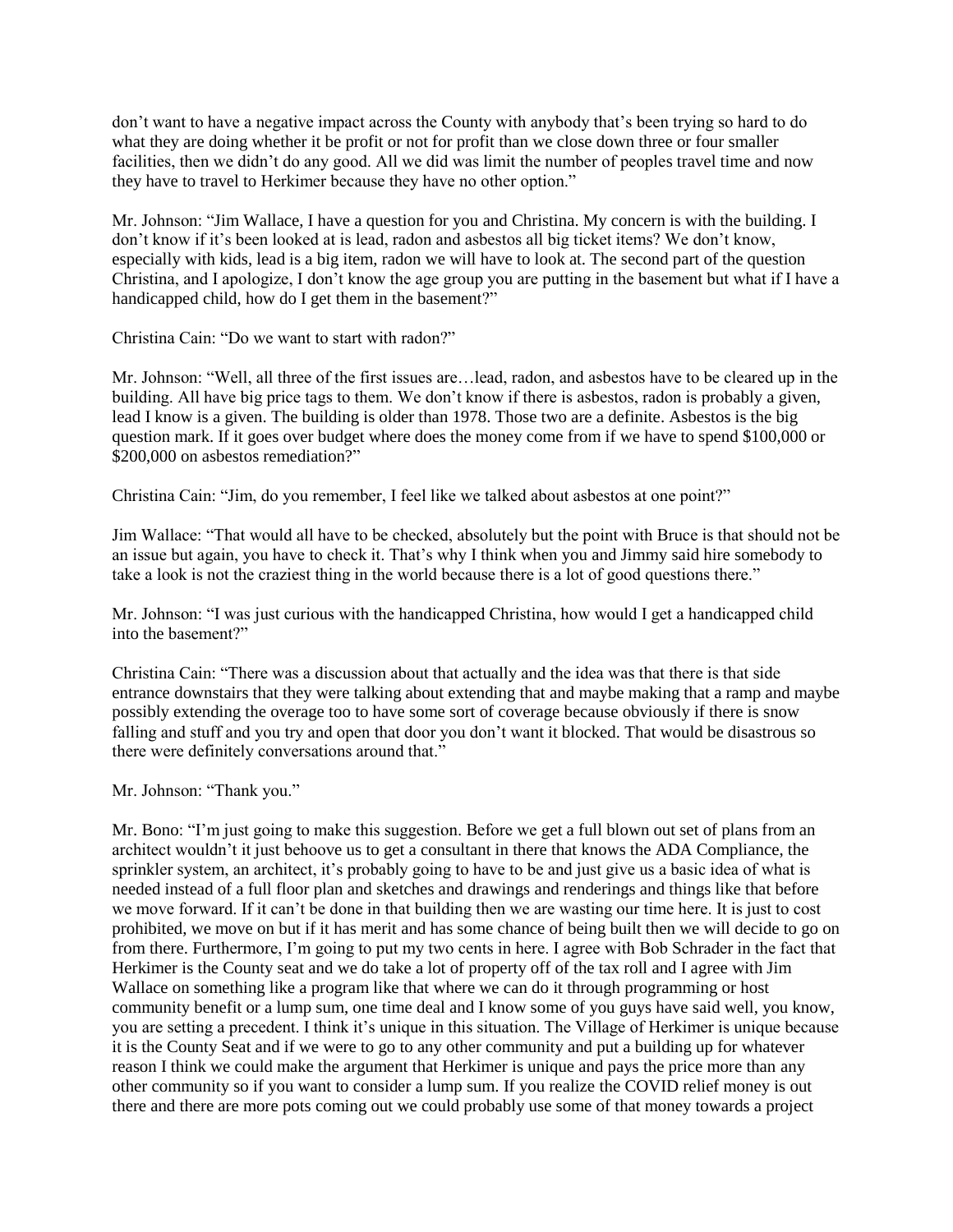like this and after this call, matter of fact, Jim and I and Ray and Pat and John and Sheri are going to be on a call where we are going to discuss potential projects that the County could use…that we could use that money for in the County so this may be one of those projects where we could use that money whether it's a rebuild, a consultant or whatever. Or to pay the Village and the School district. Let's be creative."

Mr. Ackerman: "That's going to be in perpetuity then."

Mr. Bono: "The program whether if it's through a police agency or whatever the Social Services come up with, so it's in perpetuity if it's paid for by the State."

Mr. Schrader: "Mr. Ackerman, as I stated before, I thank Jim for mentioning paying the taxes to keep the municipality whole here. I don't care what municipality we are dealing with, the government should not be costing the tax payers of a certain municipality any more money than what it is already. I feel it doesn't matter where we go what we put in there is a County building from now on and yes Kurt it's going to set a precedent but from 2021, from now on, we don't go in and hurt a municipality being it a governmental thing. We complain about Governor Cuomo raising our taxes and people moving out, we are doing the same thing to our community by taking property off of the tax roll. We need to make sure it is a service for our community, it's a service for our whole County. We should make sure whatever municipality it is that it is made whole from 2021. We are the legislative bond. We can make rules and we can make laws however we have to do it to make sure we take care of each and every one of the municipalities. I don't feel it's right regardless what municipality it is to take any more property off of the rolls for our County for a County run facility."

Mr. Johnson: "I'm going to speak for Properties. I'm going to throw it at the committee. What do you want to do? I will let the other Chairmen do the same."

Mr. Schrader: "I make a motion to hold off on this and as Jim Bono was saying, check in on a couple things. I want Christina to check with Kurt's people because I am hearing there is another building being purchased in the County and that is what they were going to be opening. I just got a text because someone is obviously on the phone. They are purchasing a building they are going to be paying taxes on this property and that is what they are opening up is a daycare. I think we need to do a little bit more investigation. Christina, if you can talk with Kurt's people and what the status is there too and then maybe I will have a little bit more information on the person that is purchasing this building. Thank you."

- Mr. Bono: "What is your motion?"
- Mr. Schrader: "To table it."

Mr. Bono: "I would rather go ahead with a consultant."

Mr. Smith: "I agree with Jim on that. I think we do need a consultant. We need someone to come in a review this building."

Mr. Johnson: "I will change my motion to put it on hold and get a consultant to see if that building is even functional for the facility we are looking at. That's my motion Ray Johnson."

Mr. Bono: "My concern is that Bruce Ward will just move on if we delay this. At least we can tell him we are looking at it with a consultant and then we can give him an answer in short form. Thanks"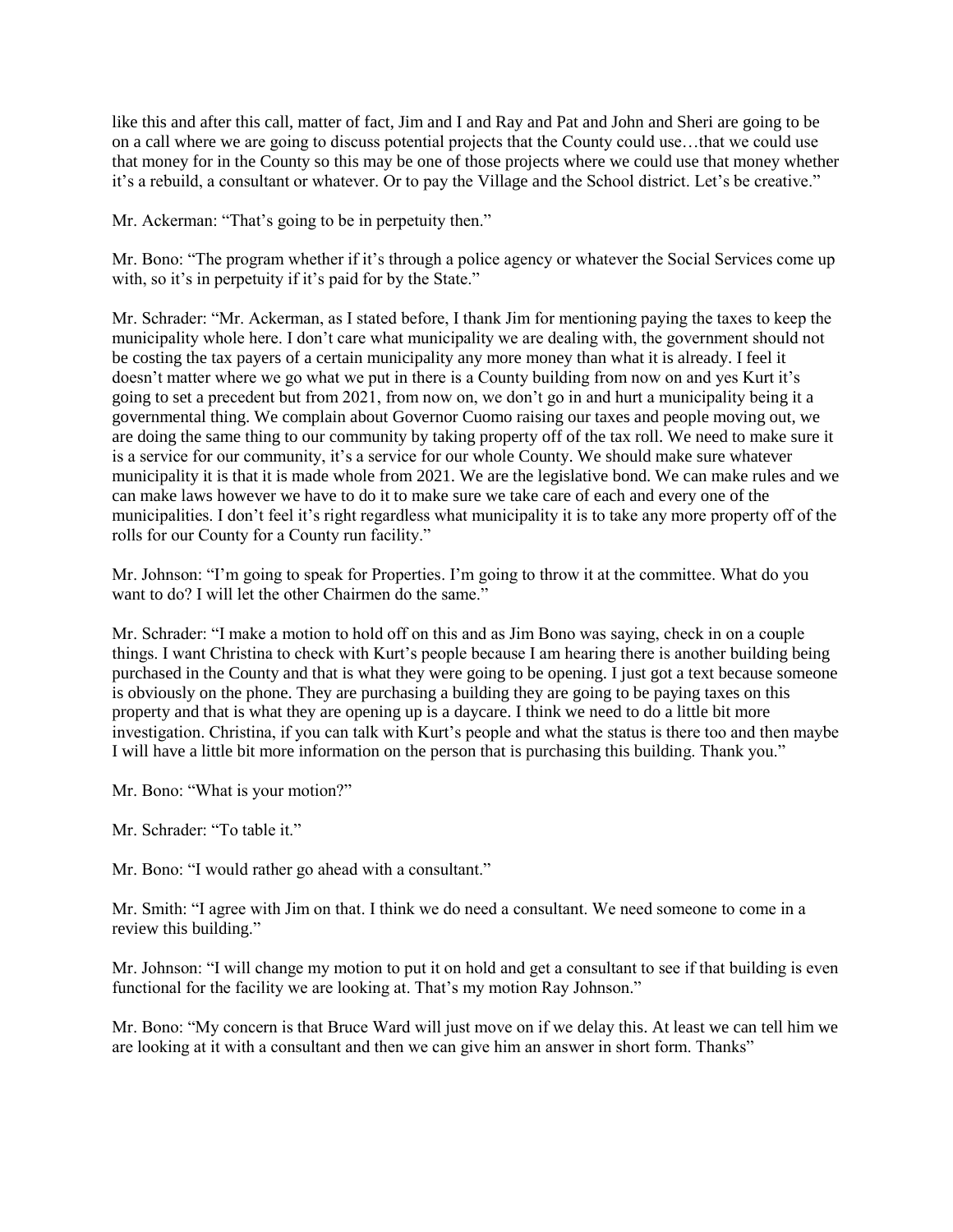Mr. Ackerman: "Let me ask a question. If we pay a consultant, is he going to hold this building for 90 days for us to get back to him or 60 days or if we pay someone to go through it he is going to sell it because I heard he already has another offer?"

Mr. Johnson: "Mr. Wallace, can we make a motion to hold the building for 30 days."

Jim Wallace: "I will get a hold of him. He has been great listening to us and holding it for us."

Mr. Johnson: "I don't know if Mr. Schrader or Mr. Donley want to change that to add 30 days where if the architect says its good move forward and if not he can sell it to whoever."

Mr. Schrader: "Yes, if Mr. Donley is okay with that we will put a 30 day extension on it."

Mr. Donley: "I'm okay with it."

Mr. Gaworecki: "I actually just have a quick question. I just couldn't get it in. I talked with Christina yesterday because I was asking about…I asked several times but didn't get an answer until I talked to her yesterday, St. Francis School. They already have a daycare and I suppose this would go to Mr. Ackerman's point about is there a way to take this money and help or expand services that are already there and already have the facilities to alleviate the option of taking this property off of the tax roll and if they already have the staff and property to do that I think that would be a better option as well but that is just my opinion and I just wanted to get that out there. Thank you."

Mr. Ackerman: "I have a question. While this is going on can we look into what Mr. Gaworecki said and myself and look at some of the existing programs to expand it versus just jumping in 100% into this project?"

Christina Cain: "I'm not going to say no to anything obviously because it is a need. I'm not sure how to weigh the data from multiple needs assessments against conversations being had but I am sure I can try an quantify that somehow. As far as the existing programs go, the existing programs you are siting are all three years old and older and as I said before, those are the more cost effective age groups so the primary reason why a lot of those other agencies, including Kevin Crosley and some of those other groups were so hesitant is because our focus was really on identifying and addressing the need that is required for the toddlers and the infants. So because those age groups are really money hemorrhaging ages, it was extremely hard to balance a budget and figure out how to make this work so I think I you are kind of looking at addressing that with these other groups who are very eager to expand, that may be the case but I think some of that conflicting information might be due to that age group because the finances are very different. Hopefully that lends some clarity."

Mr. Ackerman: "When this first started I asked the question regarding how many not for profits and private sector daycares were out there and I never really got that number. I got a number of seven and then I found out there were seven in Little Falls alone. That's one thing I think we should look at but I still think until we bring those not for profit or private sector and talk to them, how do we know they wouldn't want to expand?"

Christina Cain: "Did you all not receive the Needs Assessment?"

Mr. Ackerman: "I read it and it was very good but I still think talking to the individual people that run these programs, bringing them in and seeing if we give them \$50,000 and pay for two staff would you try expanding and take in a certain age group. That's what we are talking about. We can break this grant up is what I am trying to do."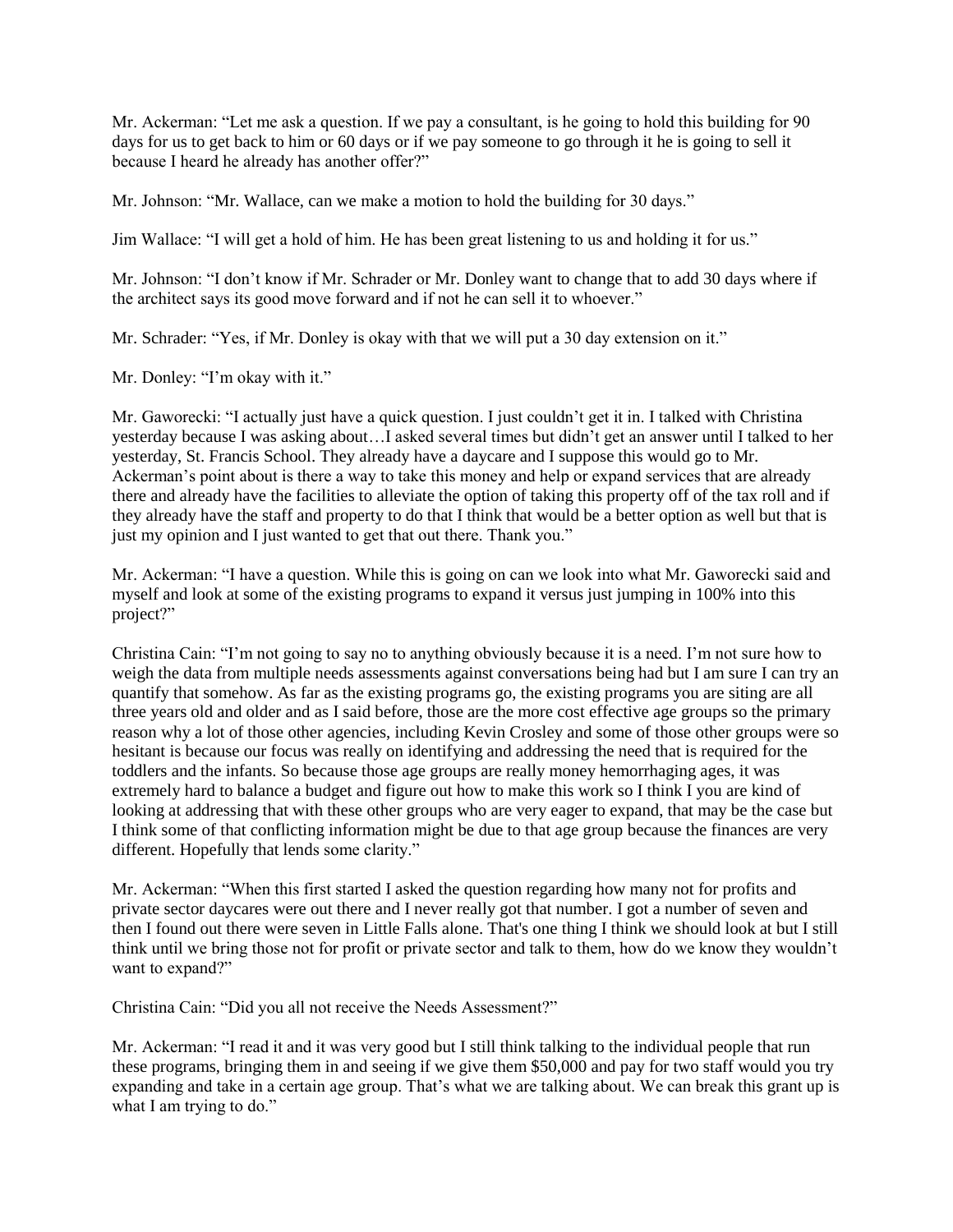Jim Wallace: "Kurt, just remember none of this money is for operations. It's all for capital. It can't be used for operations."

Mr. Ackerman: "So in other words, I originally thought some of this would go towards that. So we are going to pay the freight on that eventually, right? In addition to everything else?"

Christina Cain: "In what regard?"

Mr. Ackerman: "If we pay \$200,000 for the building, the x hundreds of thousands of dollars to rehab it, the maintenance yearly and any other costs that goes with that. The liability insurance on it for our end and then we are going to pay for until they get up to the number that break even we are going to have to make them whole to keep them open."

Jim Wallace: "The liability insurance Kurt is just a couple hundred dollars just so you know."

Mr. Ackerman: "I just want to make sure everyone understands what we are talking about. It's not \$295,000. It's a lot more money than that and that's what I'm trying to get to. I want everyone to know what we are talking about. They aren't going to sit there and stay open if they are hemorrhaging money like you said so we are going to have to make them whole."

Jim Wallace: "Then we have a building and we sell the building. What's wrong with that?"

Mr. Ackerman: "I'm good with that. So we are going to make a commitment at the…say we open January 1<sup>st</sup> of next year. At the end of the year if they aren't whole, this body, we are not going to bail them out. Am I correct in what I am saying?"

Jim Wallace: "There has been no commitment made for that Kurt."

Mr. Ackerman: "Okay. I've been around long enough to know that we are not going to shut the doors on it in a year."

Jim Wallace: "I don't disagree with you."

Mr. Ackerman: "So again, we are going to make them whole. So I want everyone to understand that is more money that we have to come up with. I'm not saying it's not a good thing. I'm not saying it's not a positive to offer the service but again, back to what we said earlier, Christina said it's one location so it might be hard to get some kids in. You are not talking across the County where you can draw kids from every school districts and every area. People up in Old Forge are not going to come to Herkimer."

Jim Wallace: "Kurt, remember our motto, there are other services in the building that are paying rent which mitigates some of the problem and helps with the issue."

Mr. Schrader: "What difference is it for like I see on Facebook yesterday, the Copper Moose gentleman, he's got to bail out? He is selling out now because he can't afford to stay in business due to COVID and everything else. What difference is it if we gave him a \$200,000 building and let him run it because he is a service in the community too? That's what I think you are running into here…"

Jim Wallace: "That makes no sense to me Bob."

Mr. Schrader: "I think it does. If you are a business owner, Mr. Campione has as appliance building, he sells appliances. We give somebody \$300,000 to open a building and they pay us a dollar a year. He is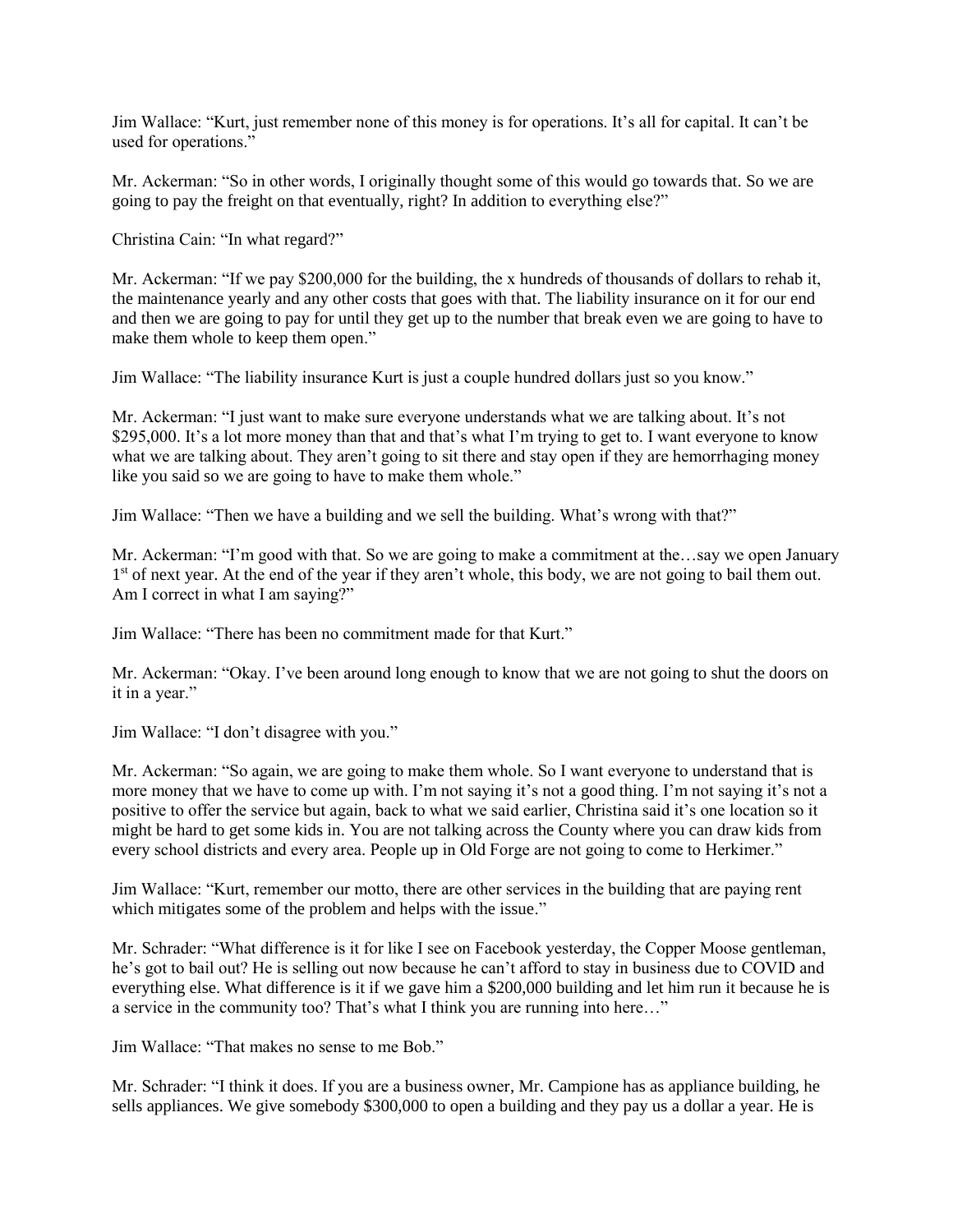getting through that cheap, lower prices than Mr. Campione can do that and that goes back to what Kurt is saying that people have invested money and they are paying taxes doing a daycare in Little Falls."

Jim Wallace: "Guys, this takes nine votes so Mr. Chairmen's, if there is no interest lets drop it now and move on. I'm hearing three individuals say that there is just no interest and Ray, I don't think we could do it in thirty days. Remember we are government and Sheri has to put out an RFP at minimum and then you have to get those back and then you have to do the work. I mean to expect that to be done in thirty days, I just can't see that happening but that's me."

Mr. Malta: "Is it discussion for Human Resources yet?"

Mr. Johnson: "It's cleared Properties so it's up to Fred and Pat to pass the buck so here you go guys."

Mr. Malta: "I would like to say a few things on the issue of the Daycare Center proposal. By all means I am all for a Daycare Center. I think everybody knows I had the same concerns as Mr. Schrader as far as coming off of the tax roll in Herkimer. I appreciate that Chairman Bono ran with part of that. Very great points by Mr. Ackerman. I've learned a lot from him just being on the Zoom here today. I would have liked to seen in front of me in black and white but I don't have that and it appears to me that's what it has been since day one when it came out a couple of months ago for committees and it's been quite interesting, not too much information about it. I guess is there a necessity for the County? Apparently Christina believes so. I know there is an outcry throughout the country for it. Here, I don't know. As far as me, I don't know about the sixteen other Legislators, I haven't had a phone call, an email, anything in the mail about where is the child care problem here in Herkimer County. That's one thing I have. Cost effective. Buying this building and leasing it, I guess to make this short, I don't believe it's the right building. It's going to take money off of the tax roll. If we are going to do it, by all means, why don't we just build a brand new Daycare Center because there are so many new regulations and as we speak today there is even regulations about COVID happening. So that is how I feel. An Architect, we probably should have already had that done before we even brought this to the table. Thank you for your time."

Mr. Shaw: "Jim, what was the motion that was put forward by Mr. Bono?"

Jim Wallace: "Hold off until we hire a consultant and report back in thirty days which I think is crazy. Can we go to sixty days guys?"

Mr. Bono: "I am willing to amend it to whatever time we need."

Jim Wallace: "And we will do it as fast as we can Mr. Chairman."

Mr. Donley: "I think the thirty days was for the Realtor. I mean, I don't care if it takes sixty or ninety but I think the thirty was to get the Realtor to hold the building."

Jim Wallace: "Ray, he has been so good to us. I don't want to tell him we will get back to you in thirty days and then I am going to call him for the forty-seventh time and say how about give me another thirty days? I would just rather say sixty days right off the bat."

Mr. Donley: "I don't have a problem with that. For me it doesn't matter if it is sixty or ninety days. I just thought the thirty was for the Realtor."

Jim Wallace: "And if you were a business you could probably do that but being government, we can't do that. We have rules and regulations we have to go by." Mr. Donley: "I'm good with whatever it takes."